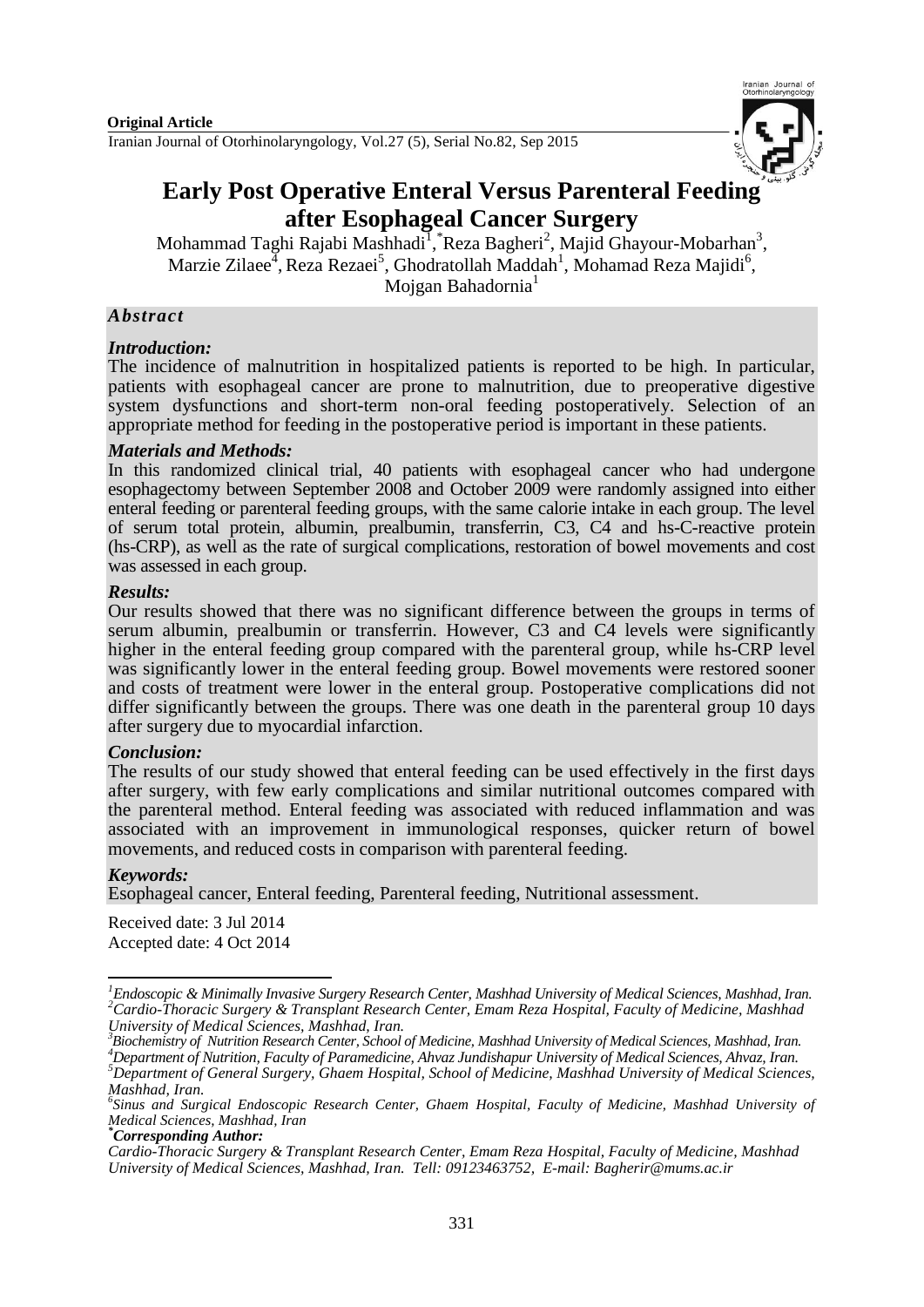Malnutrition is defined as a state in which a deficiency of nutrients such as energy, protein, vitamins and minerals causes measurable adverse effects on body composition, function or clinical outcome (National Institute of Clinical Excellence (NICE) guideline (2006).

The incidence of malnutrition in hospitalized patients has been reported to be over 50%, and exists even in the best treatment centers. Patients with esophageal cancer often have malnutrition caused by dysphagia and malignant cachexia, and short-term (7–10 days), non-oral feeding after surgery accentuates this problem [\(1\)](#page-5-0). Identifying an appropriate nutritional method that is cost effective, physiological and that preserves the immune response in the postoperative period is clearly important. There are currently controversies concerning the optimal method of feeding in the postoperative period among patients with esophageal cancer [\(2,](#page-5-1)[3\)](#page-5-2). Cancer cachexia is a multi**-**factorial condition and results in weight loss and muscle atrophy, disturbance of the immunologic system and metabolic changes. Patients with cancer and malnutrition do not respond well to common methods of treatment(surgery-chemotherapy or radiation therapy) [\(4\)](#page-5-3). Malnutrition also increases the rate of complications including infection, hospitalization, and mortality rate as well as treatment costs. In fact, a serum albumin level less than 29 g/L is considered to be severe malnutrition and a cause of increased postoperative complications [\(2\)](#page-5-1).

These problems, and the fact that patients with esophageal cancer are unable to swallow during the early postoperative period, have always been challenging for surgeons. Gastrocolic malfunction after surgery, especially in the digestive system, impairs oral or gastric feeding for 2–5 days.

Iran has a high frequency of esophageal cancer. Therefore, we decided to compare the effects of early enteral feeding with parenteral feeding in the postoperative period among patients with esophageal cancer in terms of biochemical nutritional factors (total protein, albumin, transferrin, prealbumin) as well as immunological status (C3 and C4 complement levels) and inflammatory response (C-reactive protein [CRP] level) as well as postoperative complications during the time of hospitalization.

The aim of the present study is to compare the efficacy of enteral and parenteral feeding methods in the postoperative period among patients with esophageal cancer.

# *Materials and Methods*

In this randomized clinical trial conducted between September 2008 and October 2009 at the Ghaem Hospital (Mashad, Iran), 40 patients with esophageal cancer were studied. Inclusion criteria were patients with middle or lower esophageal cancer (squamous cell carcinoma or adenocarcinoma); operated using a transhiatal or transthoracic approach with a feeding jejunostomy. Exclusion criteria were cervical esophageal cancer; severe malnutrition before surgery (albumin <30 g/L; history of diseases affecting immunological function, such as diabetes or renal failure or chronic liver disease; history of using immunosuppressive drugs or corticosteroids; thoracic duct injury during surgery; history of preoperative radio- or chemo-radiotherapy (1-6).

Patients were randomly allocated into two groups (enteral and parenteral groups) using a computer-generated code. The average requirements in terms of energy, protein, carbohydrate and fat were calculated according to each patient, and the enteral and parenteral regimes were then designed based on the amount of macronutrients in the respective brand: Energy:  $25-30$  kcal/kg; protein:  $\sim$ 1.5 g/kg; fat:~30% of the energy intake; carbohydrate: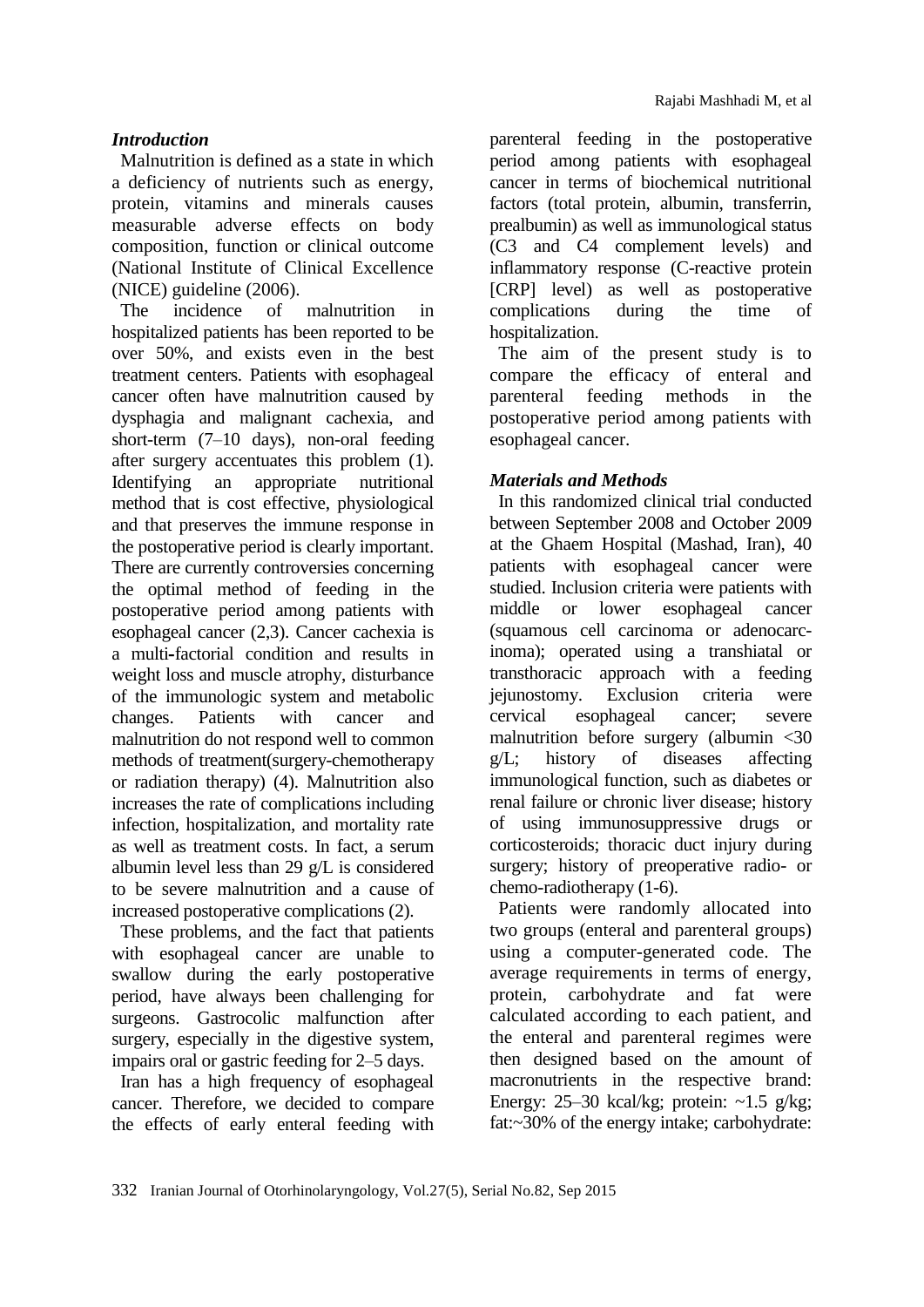the remaining energy requirement. For parenteral nutrition, Intralipid (10%, Dextrose (10%) and aminoven (5%)) was used.

Age, gender, clinical signs and symptoms, serum nutritional proteins (total protein, albumin, transferrin, prealbumin), C3 and C4 complement levels (immunologic parameter) and high sensitivity (hs)-CRP (inflammatory parameter) were assessed. One day before surgery, blood tests were taken for routine preoperative measures as well as serum nutritional proteins, C3, C4 and hs-CRP levels. The patients then underwent surgery. From the first day after surgery, feeding was begun via jejunostomy or partial parenteral nutrition (PPN), according to the patient's allocated group. The calorie intake was equal in both groups and on similar days. To prevent refeeding syndrome (4), feeding was started with 500 kcal on the first day and gradually increased to 1,500 kcal by Day 5–7 after the surgery. Measuring of nutritional serum proteins and C3, C4 and CRP levels was repeated on Days 3 and 7 after surgery.

Daily monitoring of patients was performed and data were collected regarding general condition, postoperative complications such as atelectasia, pneumonia, wound infections, fistula formation, return of bowel motion, defecation, gavage intolerance and the amount of chest tube drainage.

To obtain the precise calorie intake, a standard gavage solution with 1 kcal/cc energy was used (this solution comprised Nutric EN nutritional powder produced by Pooyan Co. Ltd).

The calorie intake in the parenteral feeding group was calculated using standard solutions under the supervision of a nutritionist. Seven days after surgery, and after radiologic evaluation, oral feeding was started in both groups.

# *Statistical analysis*

Statistical analyses were performed using the SPSS statistical software package. Data analysis and statistical evaluation of quantitative variables was performed using a T-test for normal distribution of data and a Mann Whitney U-test in the case of nonnormal distribution. A Chi-square or Fisher's exact test was used for evaluation of categorical variables. A p-value  $\langle 0.05 \rangle$ was considered as statistically significant. In the case that an independent variant was found to have interactive variants, a general linear model (likelihood test) was used in the subsequent process.

# *Results*

Table 1 shows the patient characteristics. There was no significant difference between the two groups regarding age (mean), gender or body mass index. There was no significant difference between the two groups regarding the tumor location, surgical technique  $(P=0.65)$  or pathological staging  $(P=0.76)$ . Blood loss in the two groups during surgery was not significantly different (P=0.85).

Table 2 shows the results of total protein, albumin, transferrin and prealbumin levels in the two groups at different times before and after surgery. The results showed that there was no significant difference between the two groups.

Table 3 shows the results of C3, C4 and CRP levels in the two groups at different time points after surgery. There was a significant difference between the two groups in C3, C4 and CRP levels before and after surgery. Concentrations of C3 and C4 in the enteral feeding groups were significantly higher than those in the parenteral group, while CRP level was significantly higher in the parenteral group.The restoration of bowel movements (defecation and gas passing after surgery) in the enteral group occurred significantly sooner (4.5 days) than in the parenteral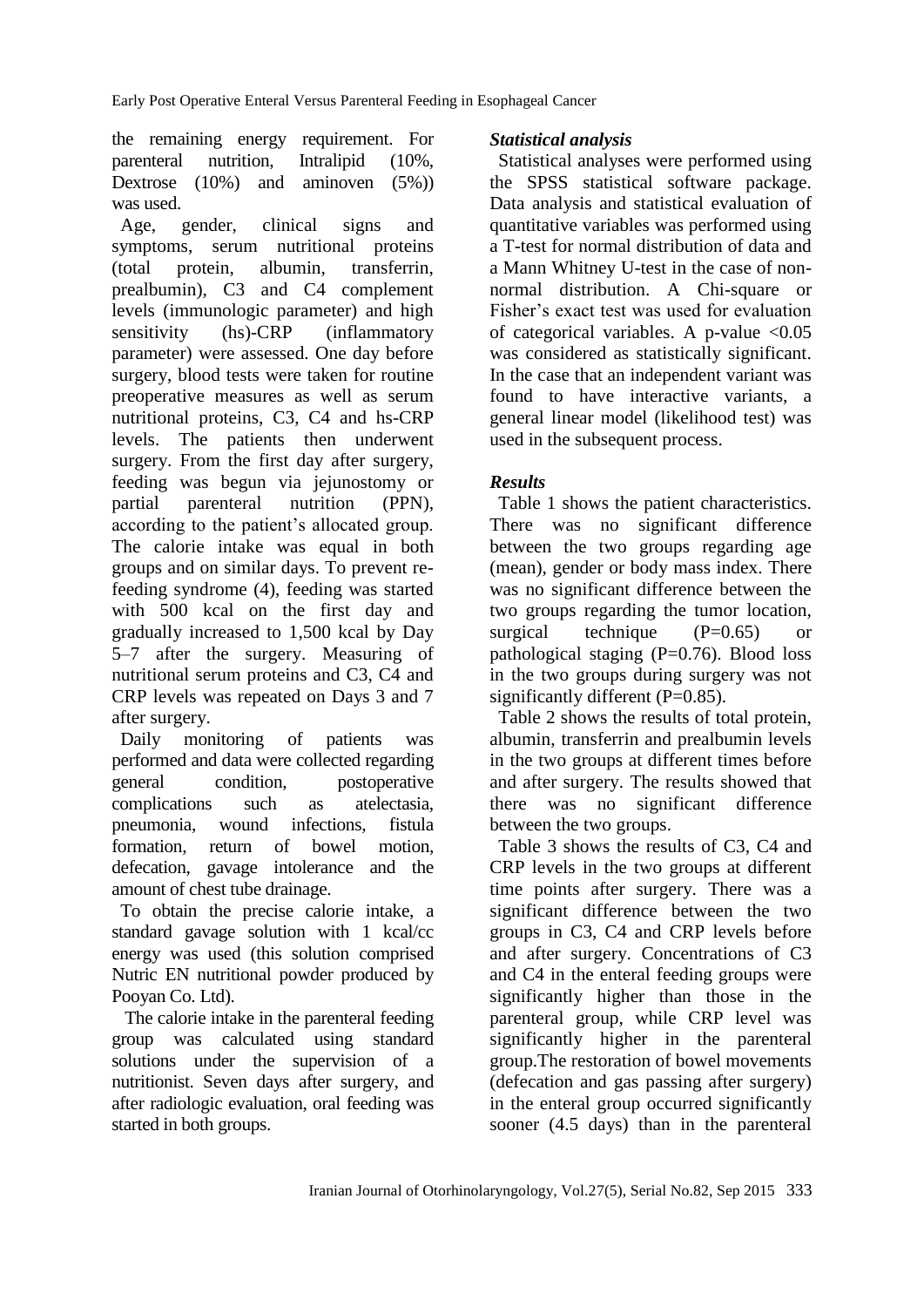group (6 days), and the cost of treatment was significantly lower in the enteral group (gavage cost for each patient was 30,0000 Rls; almost \$30) compared with the parenteral group (PPN cost was about

80,0000 Rls; almost \$80) in one week. There was no significant difference between groups regarding complications or length of hospitalization (Table. 4).

| Table 1: Comparison of the baseline characteristics between groups |  |  |  |
|--------------------------------------------------------------------|--|--|--|
|--------------------------------------------------------------------|--|--|--|

|                                       | <b>Enteral feeding</b> | <b>Parenteral feeding</b> | <b>P-value</b> |
|---------------------------------------|------------------------|---------------------------|----------------|
|                                       | group                  | group                     |                |
| Gender (male/female)                  | 9/11                   | 12/8                      | 0.21           |
| Age $(y)$                             | 64                     | 57                        | 0.25           |
| Body mass index $(k/m2)$              | $17.6 + 9.7$           | $18.1 \pm 4.9$            | 0.75           |
| Tumor location & technique of surgery |                        |                           |                |
| Middle (Transthoracic esophagectomy)  | 12                     | 11                        | 0.65           |
| Lower (Transhiatal esophagectomy)     | 8                      |                           |                |
| Pathologic staging                    |                        |                           |                |
| $-1$                                  |                        |                           | 0.76           |
| $-IIA$                                |                        |                           |                |
| $- IIB$                               |                        |                           |                |
| $-III$                                |                        |                           |                |

**Table 2:** Comparison the nutritional proteins levels between the two groups.

|                                          | $\bf Day 0$     | <b>P-value</b> | Day 3 after     | <b>P-value</b> | Day 7 after     | <b>P-value</b> |
|------------------------------------------|-----------------|----------------|-----------------|----------------|-----------------|----------------|
|                                          |                 |                | surgery         |                | surgery         |                |
| Total protein                            |                 |                |                 |                |                 |                |
| Enteral F <sup>†</sup>                   | $6.43 \pm 0.83$ | 0.36           | $4.86 \pm 0.81$ | 0.18           | $4.79 \pm 0.69$ | 0.17           |
| Parenteral F <sup><math>\pm</math></sup> | $6.67 \pm 0.86$ |                | $5.73 \pm 1.04$ |                | $5.36 \pm 0.80$ |                |
| <b>Albumin</b>                           |                 |                |                 |                |                 |                |
| Enteral F                                | $4.25 \pm 0.60$ | 0.67           | $3.15 \pm 0.56$ | 0.079          | $2.66 \pm 0.46$ | 0.10           |
| Parenteral F                             | $4.33 \pm 0.52$ |                | $3.27 + 0.65$   |                | $3.08 + 0.52$   |                |
| <b>Transferrin</b>                       |                 |                |                 |                |                 |                |
| Enteral F                                | $193 + 74$      | 0.167          | $104 + 28$      | 0.057          | $95 + 51$       | 0.720          |
| Parenteral F                             | $224+65$        |                | $130+36$        |                | $120+33$        |                |
| <b>Prealbumin</b>                        |                 |                |                 |                |                 |                |
| Enteral F                                | $15.0 + 8$      | 0.915          | $10.6 + 85$     | 0.065          | $14.5 \pm 12$   | 0.216          |
| Parenteral F                             | $15.3+9$        |                | $13.2 \pm 6.7$  |                | $19+10$         |                |
|                                          |                 |                |                 |                |                 |                |

 $1$  Enternal feeding <sup>1</sup> Parenteral feeding

Table 3: Complement C3, Complement C<sub>4</sub>, CRP levels in study groups

|                  | <b>Preoperative</b><br>day | <b>P-value</b> | Day 3 after<br>surgery | <b>P-value</b> | Day 7 after<br>surgery | <b>P-value</b> |
|------------------|----------------------------|----------------|------------------------|----------------|------------------------|----------------|
| Complement C3    |                            |                |                        |                |                        |                |
| Enteral F        | $122+40$                   | 0.756          | $88 + 33$              | 0.091          | $107+10$               | 0.039          |
| Parenteral F     | $127 + 54$                 |                | $82 + 35$              |                | $92+12$                |                |
| Complement $C_4$ |                            |                |                        |                |                        |                |
| Enteral F        | $27+10.5$                  | 0.748          | $24 \pm 6.8$           | 0.037          | $25+7$                 | 0.046          |
| Parenteral F     | $28+9$                     |                | $20+8.7$               |                | $21 \pm 8$             |                |
| <b>CRP</b>       |                            |                |                        |                |                        |                |
| Enteral F        | $10\pm 6$                  | 0.648          | $22+1.9$               | 0.029          | $17+6.5$               | 0.031          |
| Parenteral F     | $9\pm 5$                   |                | $27 \pm 1.1$           |                | $20 \pm 7.3$           |                |

**Table 4:** Comparison of complications of the patients underwent esophagectomy in the two groups

|                          | <b>Enteral feeding</b> | <b>Parenteral feeding</b> | <b>P-value</b> |
|--------------------------|------------------------|---------------------------|----------------|
| Leakage from anastomosis |                        |                           |                |
| Pneumonia                |                        |                           |                |
| Wound infection          |                        |                           |                |

334 Iranian Journal of Otorhinolaryngology, Vol.27(5), Serial No.82, Sep 2015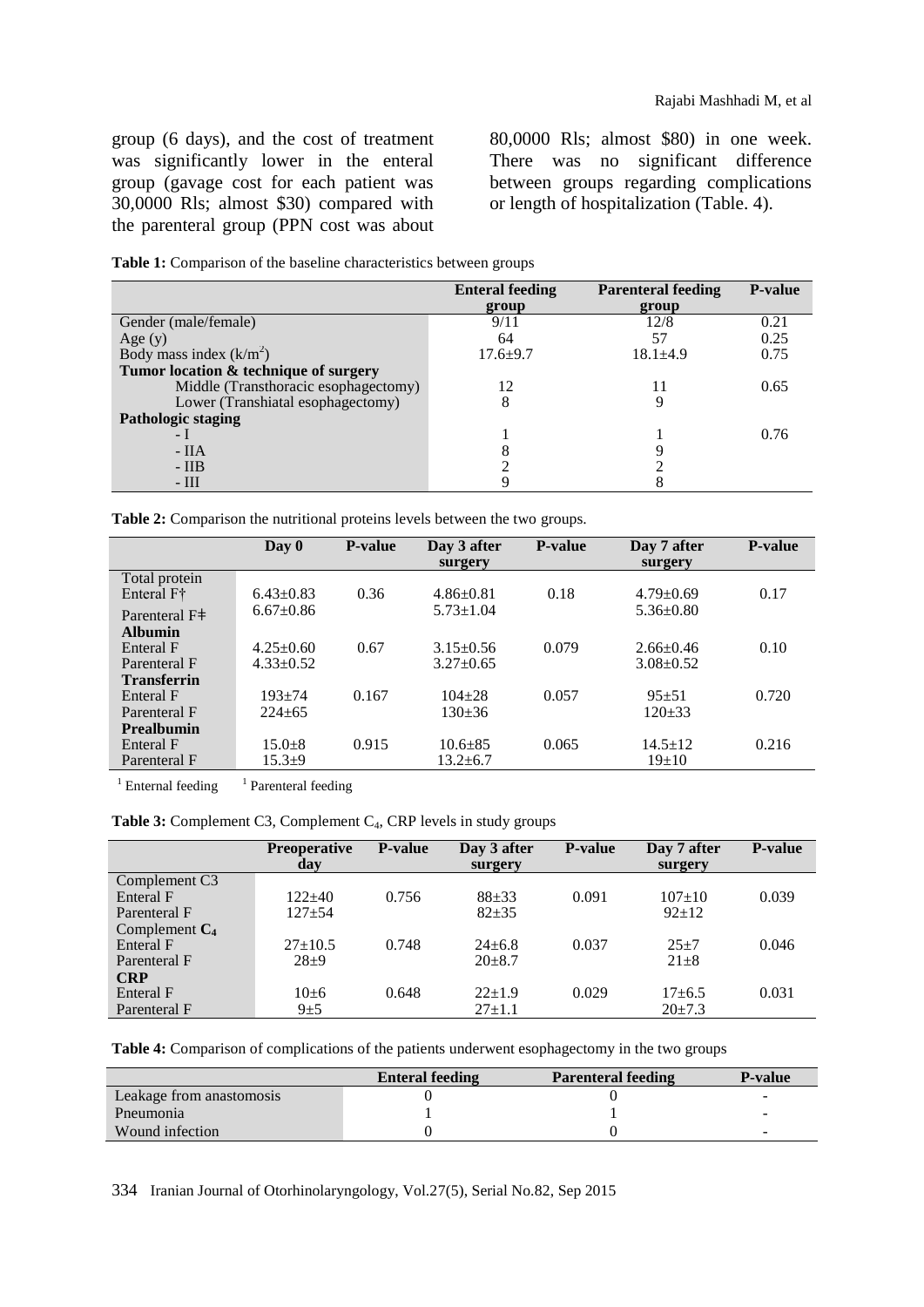In the group of patients who were fed by jejunostomy, gavage was well tolerated. In our study there was only one patient with abdominal distension and one case of diarrhea, occurring on Days 4 and 5 after surgery and due to excessive gavage volume. These complications were resolved by decreasing the volume and increasing the times of gavage. There was one death in the parenteral group, at Day 10 after surgery due to myocardial infarction. One patient was excluded from the study due to thoracic duct injury.

# *Discussion*

A previous study by Lassen et al. showed that earlier feeding from the first days after surgery on the upper digestive system did not increase the morbidity rate [\(5\)](#page-5-4). Our results support these findings and suggest the potential of using gavage solutions immediately after major surgeries, including esophagectomy. In our study only one case of abdominal distension and one case of diarrhea (on Days 4 and 5 due to excessive gavage volume) were observed.

Several studies have previously been conducted into the role of early enteral feeding versus parenteral feeding.

Carr et al. confirmed that early feeding could increase intestinal mucosal permeability protein metabolism and the earlier restoration of bowel movement, and prevent postoperative infections [\(6\)](#page-5-5).

Gianotti et al. showed that early enteral feeding played no role in preventing complications and even caused complications such as abdominal distension, diarrhea and intolerance [\(7\)](#page-5-6). Heyland et al. showed that early enteral feeding could cause earlier withdrawal of ventilators from very ill patients [\(8\)](#page-5-7).

Several studies have also been conducted assessing the volume of gavage solutions. In two large studies, Heyland et al. and Beier-Holgerson et al. recommended that the volume of gavage feeding at the first day after surgery should fall within the range of 480–1200cc and then be gradually increased (8[,9\)](#page-5-8).

Our study began with a feeding volume of 500cc on the first day and was gradually increased up to 1,500cc on the fifth day to prevent the re-feeding syndrome.

For evaluation of the sufficiency and comparison of enteral and parenteral feeding Aiko et al. used several parameters, such as nutritional factors (total protein, albumin, transferrin, prealbumin) and effective immunological and inflammatory factors  $(C_3, C_4$  and CRP levels) [\(2\)](#page-5-1).

Serum levels of total protein, albumin, transferrin and prealbumin were used to evaluate nutritional status. Due to its shorter half-life, prealbumin is more responsive to nutrient absorption, and this is thought to be more useful in evaluating nutritional status [\(1](#page-5-0)[,10\)](#page-5-9).

In Japan, Aiko et al. (2000) [\(2\)](#page-5-1) found no significant difference between groups fed using enteral or parenteral methods in terms of nutritional, immunologic or inflammatory indexes. In contrast, in our study there was no meaningful difference between the two groups regarding the serum protein levels, but C3 and C4 levels were significantly higher in the enterally-fed group. There was also a significant difference in hs-CRP levels between the two groups.

Aiko et al., Baigrie et al. and Sand et al. showed that there were no significant differences between enteral and parenteral feeding in important complications such as pneumonia, fistula formation or wound infection.In all of these studies, the cost of parenteral feeding had been reported to be more than enteral feeding [\(11](#page-5-10)[,12\)](#page-5-11). In our study, the incidence of complications after surgery (pneumonia, fistula and wound infection) showed no meaningful difference between the two groups studied. In addition, we found that the cost of enteral feeding was significantly lower than that of parenteral feeding.